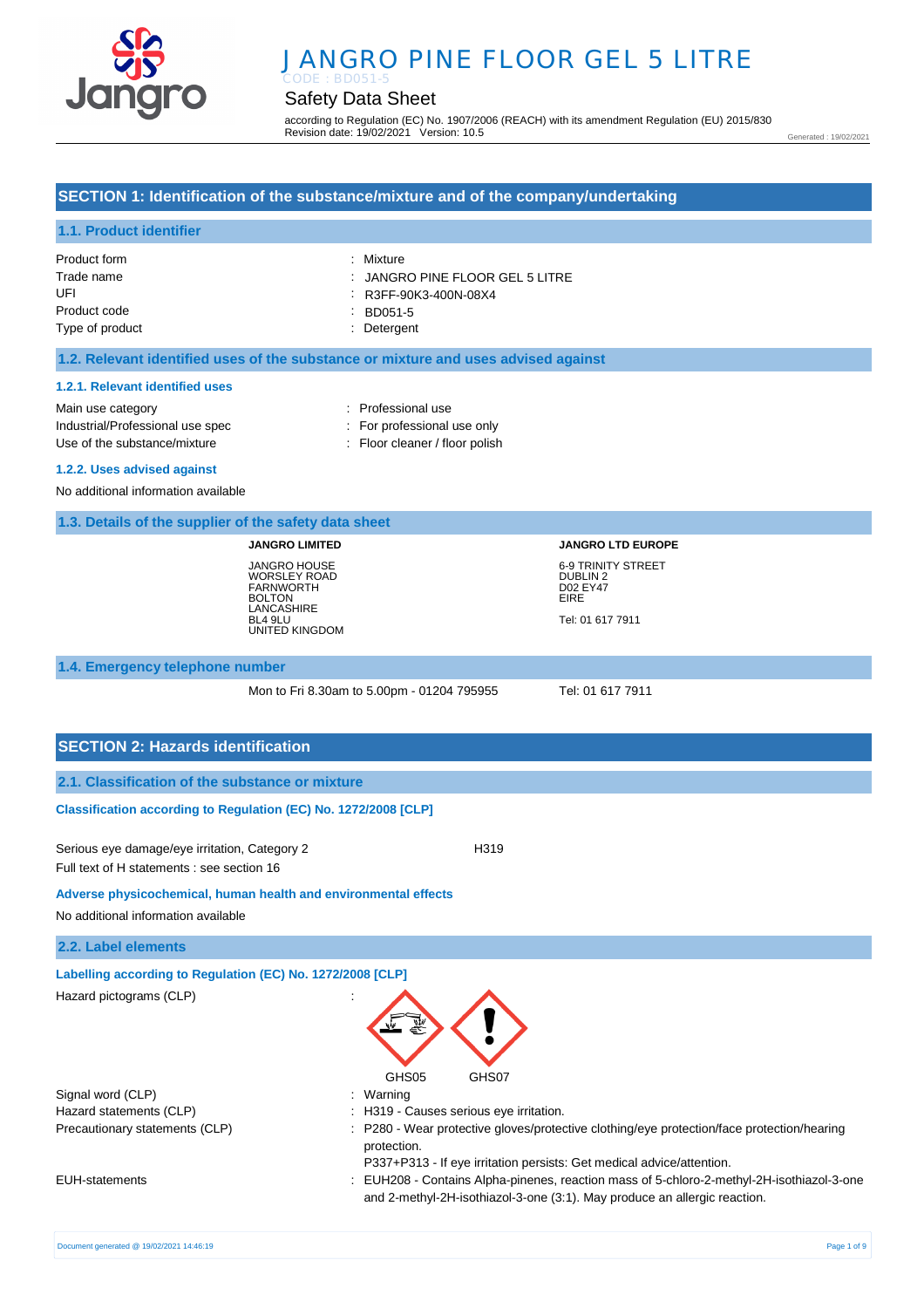## JANGRO PINE FLOOR GEL 5 LITRE BD051-5

## Safety Data Sheet

according to Regulation (EC) No. 1907/2006 (REACH) with its amendment Regulation (EU) 2015/830

### **2.3. Other hazards**

No additional information available

## **SECTION 3: Composition/information on ingredients**

### **3.1. Substances**

### Not applicable

**3.2. Mixtures**

| <b>Name</b>                                                                                       | <b>Product identifier</b>                                                          | $\frac{9}{6}$ | <b>Classification according to</b><br><b>Regulation (EC) No.</b><br>1272/2008 [CLP]                                                                                                                                               |
|---------------------------------------------------------------------------------------------------|------------------------------------------------------------------------------------|---------------|-----------------------------------------------------------------------------------------------------------------------------------------------------------------------------------------------------------------------------------|
| Alcohol Alkoxylate                                                                                | (CAS-No.) 166736-08-9<br>(REACH-no) Exempt/Polymer                                 | $1 - 5$       | Acute Tox. 4 (Oral), H302<br>Eye Dam. 1, H318                                                                                                                                                                                     |
| Alpha-pinenes                                                                                     | (CAS-No.) 80-56-8<br>(EC-No.) 201-291-9<br>(REACH-no) 01-2119519223-49             | $0.1 - 1$     | Flam. Lig. 3, H226<br><b>Skin Sens. 1, H317</b><br>Skin Irrit. 2, H315<br>Asp. Tox. 1, H304                                                                                                                                       |
| reaction mass of 5-chloro-2-methyl-2H-isothiazol-3-<br>one and 2-methyl-2H-isothiazol-3-one (3:1) | (CAS-No.) 55965-84-9<br>(EC Index-No.) 613-167-00-5<br>(REACH-no) 01-2120764691-48 | < 0.1         | Acute Tox. 2 (Inhalation), H330<br>Acute Tox. 2 (Dermal), H310<br>Acute Tox. 3 (Oral), H301<br>Skin Corr. 1C, H314<br>Eye Dam. 1, H318<br>Skin Sens. 1A, H317<br>Aquatic Acute 1, H400 (M=100)<br>Aquatic Chronic 1, H410 (M=100) |

| <b>Specific concentration limits:</b>                                                             |                                                                                    |                                                                                                                                                                                                                  |  |  |
|---------------------------------------------------------------------------------------------------|------------------------------------------------------------------------------------|------------------------------------------------------------------------------------------------------------------------------------------------------------------------------------------------------------------|--|--|
| <b>Name</b>                                                                                       | <b>Product identifier</b>                                                          | <b>Specific concentration limits</b>                                                                                                                                                                             |  |  |
| Alcohol Alkoxylate                                                                                | (CAS-No.) 166736-08-9<br>(REACH-no) Exempt/Polymer                                 | $(1 < C \le 10)$ Eye Irrit. 2, H319<br>(10 < C < 100) Eye Dam. 1, H318                                                                                                                                           |  |  |
| reaction mass of 5-chloro-2-methyl-2H-isothiazol-3-<br>one and 2-methyl-2H-isothiazol-3-one (3:1) | (CAS-No.) 55965-84-9<br>(EC Index-No.) 613-167-00-5<br>(REACH-no) 01-2120764691-48 | (0.0015 ≤C ≤ 100) Skin Sens. 1A, H317<br>$(0.06 \leq C < 0.6)$ Skin Irrit. 2, H315<br>$(0.06 \leq C < 0.6)$ Eye Irrit. 2, H319<br>$(0.6 \leq C \leq 100)$ Eye Dam. 1, H318<br>(0.6 ≤C ≤ 100) Skin Corr. 1C, H314 |  |  |

Full text of H-statements: see section 16

| <b>SECTION 4: First aid measures</b>                                                                                 |                                                                                                                                                                                                                                                                                                             |
|----------------------------------------------------------------------------------------------------------------------|-------------------------------------------------------------------------------------------------------------------------------------------------------------------------------------------------------------------------------------------------------------------------------------------------------------|
| 4.1. Description of first aid measures                                                                               |                                                                                                                                                                                                                                                                                                             |
| First-aid measures after inhalation<br>First-aid measures after skin contact<br>First-aid measures after eye contact | : Remove person to fresh air and keep comfortable for breathing.<br>: Wash skin with plenty of water.<br>: IF IN EYES: Rinse cautiously with water for several minutes. Remove contact lenses, if<br>present and easy to do. Continue rinsing. If eye irritation persists: Get medical<br>advice/attention. |
| First-aid measures after ingestion                                                                                   | : Give nothing or a little water to drink. Get medical advice/attention if you feel unwell.                                                                                                                                                                                                                 |
| 4.2. Most important symptoms and effects, both acute and delayed                                                     |                                                                                                                                                                                                                                                                                                             |
| No additional information available                                                                                  |                                                                                                                                                                                                                                                                                                             |

**4.3. Indication of any immediate medical attention and special treatment needed**

Treat symptomatically.

Document generated @ 19/02/2021 14:46:19 Page 2 of 9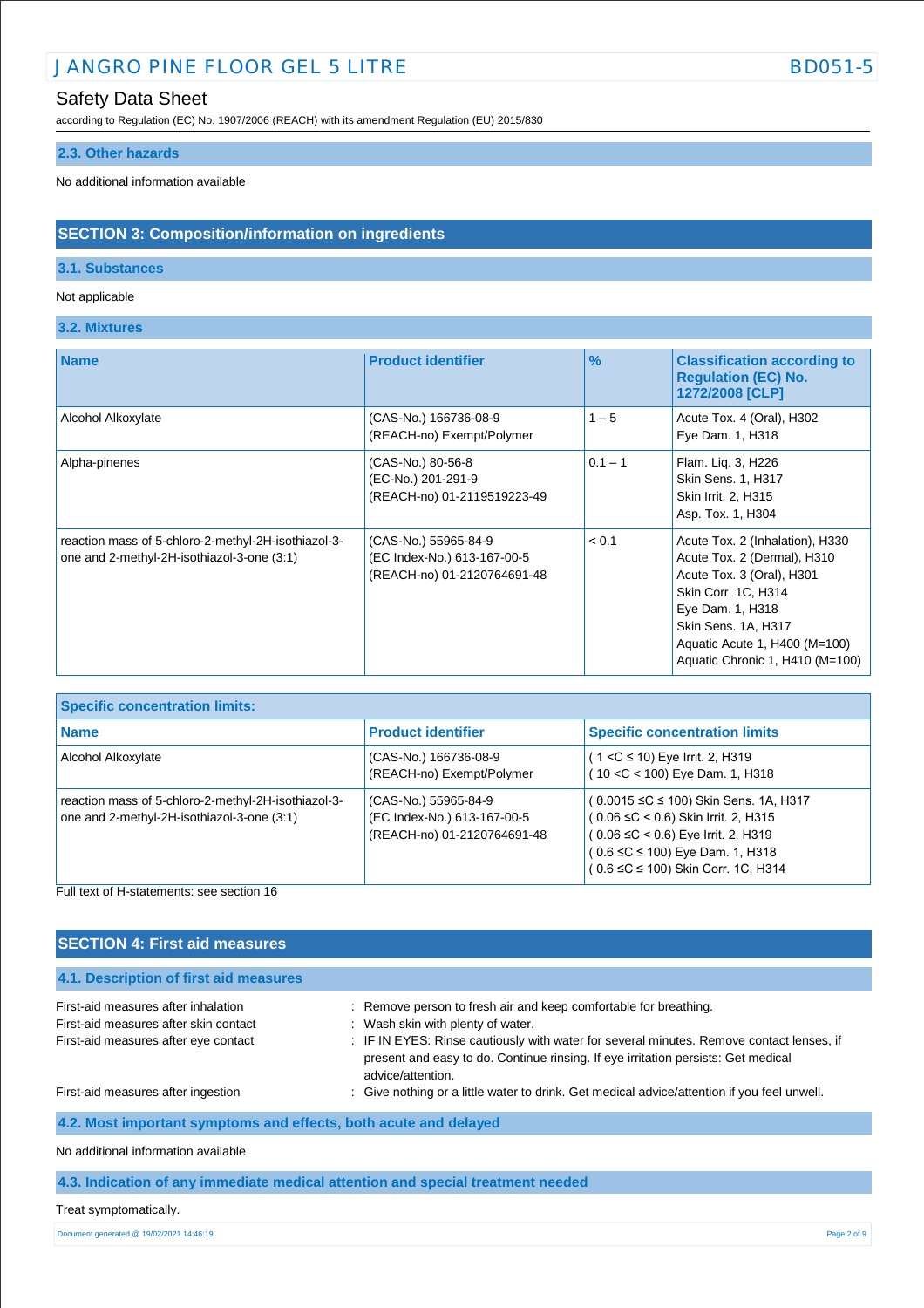## JANGRO PINE FLOOR GEL 5 LITRE BD051-5

## Safety Data Sheet

according to Regulation (EC) No. 1907/2006 (REACH) with its amendment Regulation (EU) 2015/830

| according to Regulation (EC) No. 1907/2006 (REACH) with its amendment Regulation (EU) 2015/830 |                                                                                                                  |  |  |  |
|------------------------------------------------------------------------------------------------|------------------------------------------------------------------------------------------------------------------|--|--|--|
| <b>SECTION 5: Firefighting measures</b>                                                        |                                                                                                                  |  |  |  |
| 5.1. Extinguishing media                                                                       |                                                                                                                  |  |  |  |
| Suitable extinguishing media                                                                   | : Carbon dioxide. Dry powder. Foam.                                                                              |  |  |  |
| 5.2. Special hazards arising from the substance or mixture                                     |                                                                                                                  |  |  |  |
| No additional information available                                                            |                                                                                                                  |  |  |  |
| 5.3. Advice for firefighters                                                                   |                                                                                                                  |  |  |  |
| No additional information available                                                            |                                                                                                                  |  |  |  |
| <b>SECTION 6: Accidental release measures</b>                                                  |                                                                                                                  |  |  |  |
| 6.1. Personal precautions, protective equipment and emergency procedures                       |                                                                                                                  |  |  |  |
| 6.1.1. For non-emergency personnel                                                             |                                                                                                                  |  |  |  |
| <b>Emergency procedures</b>                                                                    | : Evacuate unnecessary personnel.                                                                                |  |  |  |
| 6.1.2. For emergency responders                                                                |                                                                                                                  |  |  |  |
| Protective equipment                                                                           | : Use personal protective equipment as required.                                                                 |  |  |  |
| <b>6.2. Environmental precautions</b>                                                          |                                                                                                                  |  |  |  |
| Avoid release to the environment.                                                              |                                                                                                                  |  |  |  |
| 6.3. Methods and material for containment and cleaning up                                      |                                                                                                                  |  |  |  |
| For containment<br>Methods for cleaning up                                                     | : Collect spillage.<br>Soak up spills with inert solids, such as clay or diatomaceous earth as soon as possible. |  |  |  |

**6.4. Reference to other sections**

For further information refer to section 8: "Exposure controls/personal protection". For further information refer to section 13.

| <b>SECTION 7: Handling and storage</b>                                                                 |                                                                                                                                                                                                          |  |  |
|--------------------------------------------------------------------------------------------------------|----------------------------------------------------------------------------------------------------------------------------------------------------------------------------------------------------------|--|--|
| 7.1. Precautions for safe handling                                                                     |                                                                                                                                                                                                          |  |  |
| Precautions for safe handling<br>Hygiene measures                                                      | : Avoid contact with eyes.<br>: Do not eat, drink or smoke when using this product.                                                                                                                      |  |  |
| 7.2. Conditions for safe storage, including any incompatibilities                                      |                                                                                                                                                                                                          |  |  |
| <b>Technical measures</b><br>Storage conditions<br>Incompatible products<br>Special rules on packaging | : Does not require any specific or particular technical measures.<br>: Keep container closed when not in use.<br>Oxidizing agent. Strong acids. Strong bases.<br>÷<br>: Keep only in original container. |  |  |

**7.3. Specific end use(s)**

No additional information available

## **SECTION 8: Exposure controls/personal protection**

### **8.1. Control parameters**

**8.1.1 National occupational exposure and biological limit values** 

No additional information available

#### **8.1.2. Recommended monitoring procedures**

No additional information available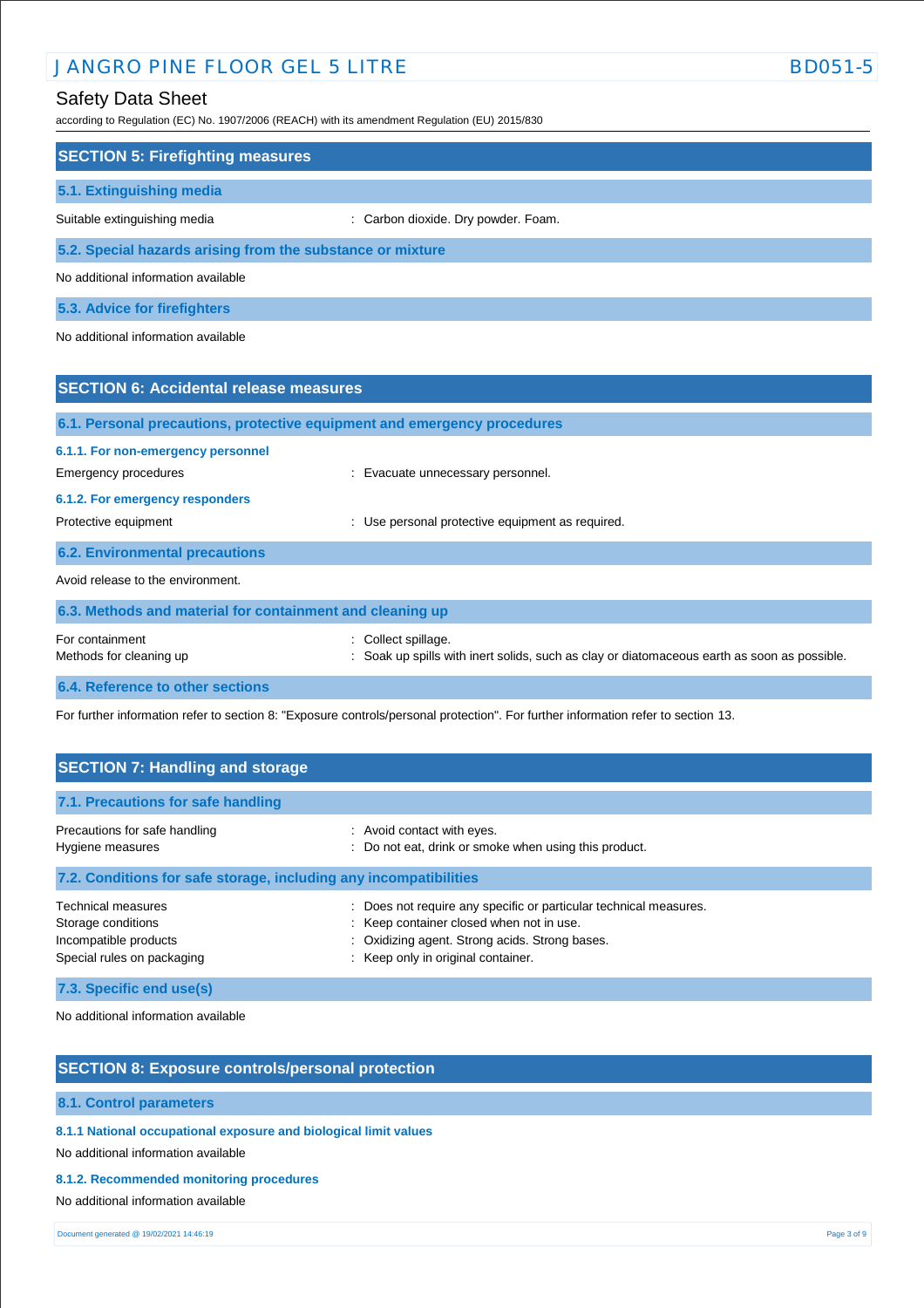according to Regulation (EC) No. 1907/2006 (REACH) with its amendment Regulation (EU) 2015/830

#### **8.1.3. Air contaminants formed**

No additional information available

#### **8.1.4. DNEL and PNEC**

No additional information available

### **8.1.5. Control banding**

No additional information available

**8.2. Exposure controls**

#### **8.2.1. Appropriate engineering controls**

No additional information available

### **8.2.2. Personal protection equipment**

#### **Personal protective equipment symbol(s):**



#### **8.2.2.1. Eye and face protection**

| Eye protection:        |  |
|------------------------|--|
| Safety glasses. EN 166 |  |
|                        |  |

### **8.2.2.2. Skin protection**

#### **Skin and body protection:**

Not required for normal conditions of use

#### **Hand protection:**

In case of repeated or prolonged contact wear gloves. Chemical resistant gloves (according to European standard EN 374 or equivalent)

## **Other skin protection Materials for protective clothing:**

Not required for normal conditions of use

#### **8.2.2.3. Respiratory protection**

#### **Respiratory protection:**

Not required for normal conditions of use

### **8.2.2.4. Thermal hazards**

No additional information available

#### **8.2.3. Environmental exposure controls**

Colour : Green. Odour : sharp.

No additional information available

| <b>SECTION 9: Physical and chemical properties</b> |                                                            |  |  |
|----------------------------------------------------|------------------------------------------------------------|--|--|
|                                                    | 9.1. Information on basic physical and chemical properties |  |  |
| Physical state<br>Appearance                       | : Liauid<br>: Soft, soapy texture.                         |  |  |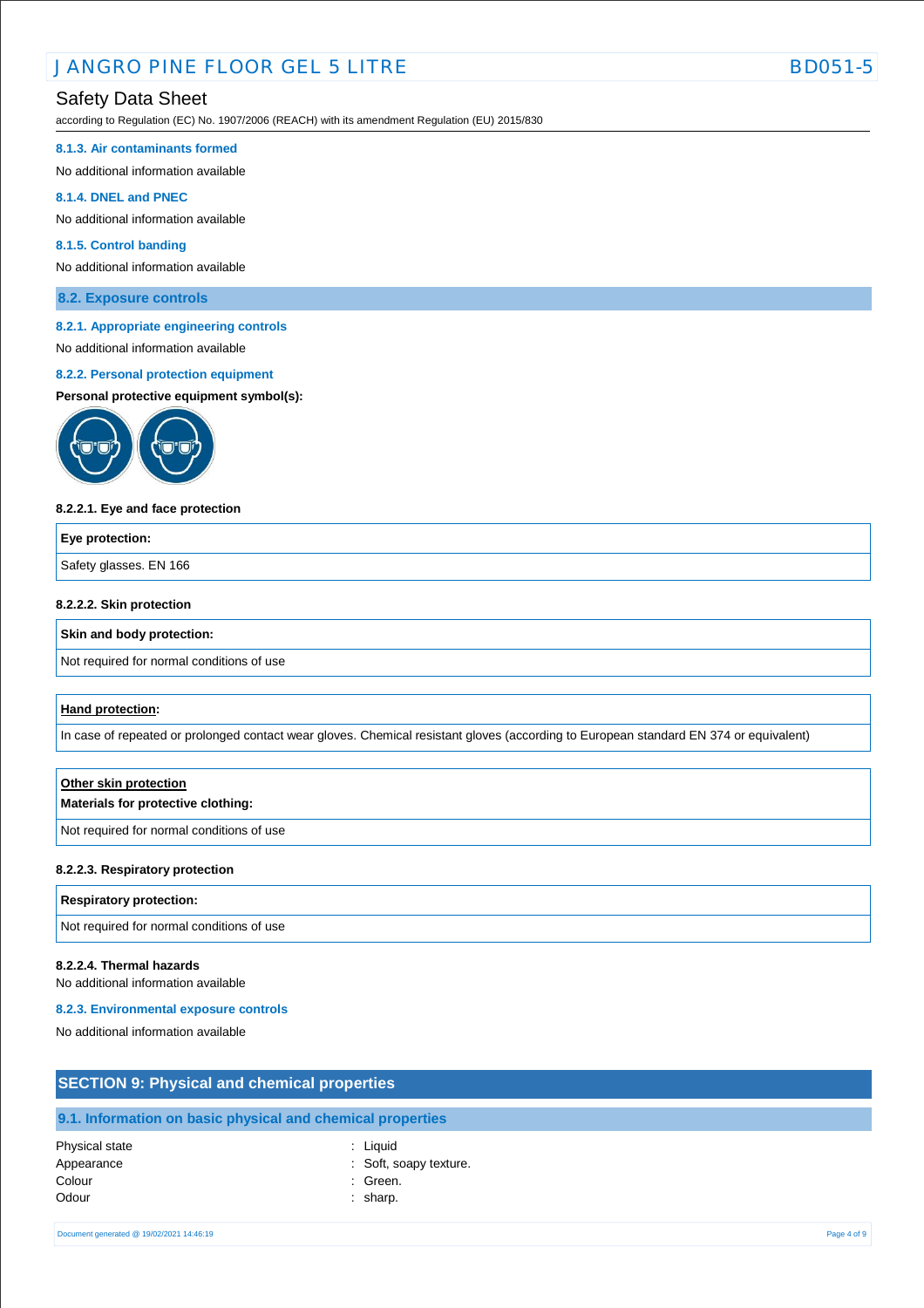according to Regulation (EC) No. 1907/2006 (REACH) with its amendment Regulation (EU) 2015/830

| Odour threshold<br>рH<br>Relative evaporation rate (butylacetate=1)<br>Melting point<br>Freezing point<br>Boiling point<br>Flash point<br>Auto-ignition temperature<br>Decomposition temperature<br>Flammability (solid, gas)<br>Vapour pressure<br>Relative vapour density at 20 °C<br>Relative density<br>Solubility<br>Partition coefficient n-octanol/water (Log Pow)<br>Viscosity, kinematic | ۰<br>$\ddot{\phantom{a}}$ | No data available<br>10.2<br>No data available<br>No data available<br>No data available<br>$\geq 100$ °C<br>No data available<br>No data available<br>No data available<br>No data available<br>No data available<br>No data available<br>0.99<br>Soluble in water.<br>No data available<br>No data available |
|---------------------------------------------------------------------------------------------------------------------------------------------------------------------------------------------------------------------------------------------------------------------------------------------------------------------------------------------------------------------------------------------------|---------------------------|----------------------------------------------------------------------------------------------------------------------------------------------------------------------------------------------------------------------------------------------------------------------------------------------------------------|
|                                                                                                                                                                                                                                                                                                                                                                                                   |                           |                                                                                                                                                                                                                                                                                                                |
| Viscosity, dynamic<br>Explosive properties<br>Oxidising properties<br>Explosive limits                                                                                                                                                                                                                                                                                                            |                           | No data available<br>No data available<br>No data available<br>No data available                                                                                                                                                                                                                               |

#### **9.2. Other information**

No additional information available

## **SECTION 10: Stability and reactivity**

### **10.1. Reactivity**

The product is non-reactive under normal conditions of use, storage and transport.

#### **10.2. Chemical stability**

Stable under normal conditions.

**10.3. Possibility of hazardous reactions**

No dangerous reactions known under normal conditions of use.

**10.4. Conditions to avoid**

None under recommended storage and handling conditions (see section 7).

**10.5. Incompatible materials**

None under normal use.

**10.6. Hazardous decomposition products**

Under normal conditions of storage and use, hazardous decomposition products should not be produced.

## **SECTION 11: Toxicological information 11.1 Information on toxicological effects** Acute toxicity (oral) **Example 2** Contract 2 Contract 2 Contract 2 Contract 2 Contract 2 Contract 2 Contract 2 Contract 2 Contract 2 Contract 2 Contract 2 Contract 2 Contract 2 Contract 2 Contract 2 Contract 2 Contract 2 C Acute toxicity (dermal) **Example 2** Contract 2 Contract 2 Contract 2 Contract 2 Contract 2 Contract 2 Contract 2 Contract 2 Contract 2 Contract 2 Contract 2 Contract 2 Contract 2 Contract 2 Contract 2 Contract 2 Contract 2 Acute toxicity (inhalation) **individual to the Case of Cassified** in Not classified

| Skin corrosion/irritation                | Not classified                               |             |
|------------------------------------------|----------------------------------------------|-------------|
|                                          | pH: 10.2                                     |             |
| Serious eye damage/irritation            | : Causes serious eye irritation.<br>pH: 10.2 |             |
| Respiratory or skin sensitisation        | : Not classified                             |             |
| Germ cell mutagenicity                   | : Not classified                             |             |
| Document generated @ 19/02/2021 14:46:19 |                                              | Page 5 of 9 |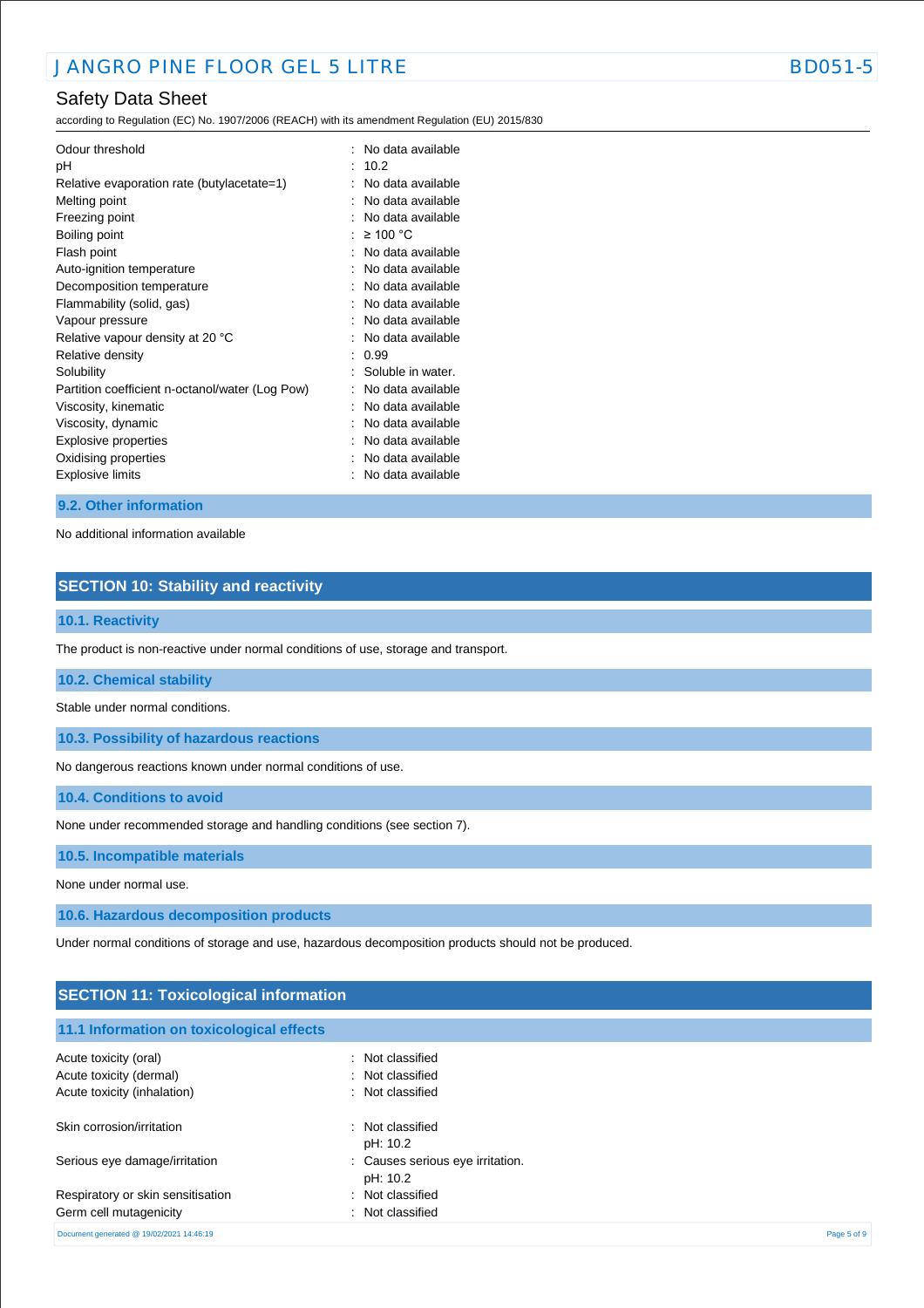according to Regulation (EC) No. 1907/2006 (REACH) with its amendment Regulation (EU) 2015/830

| Carcinogenicity        |    | : Not classified |
|------------------------|----|------------------|
| Reproductive toxicity  | ÷. | Not classified   |
| STOT-single exposure   |    | : Not classified |
| STOT-repeated exposure |    | : Not classified |
| Aspiration hazard      |    | : Not classified |

## **SECTION 12: Ecological information**

### **12.1. Toxicity**

| Hazardous to the aquatic environment, short-term | : Not classified |
|--------------------------------------------------|------------------|
| (acute)                                          |                  |
| Hazardous to the aquatic environment, long-term  | : Not classified |
| (chronic)                                        |                  |

| Alcohol Alkoxylate (166736-08-9) |                 |  |
|----------------------------------|-----------------|--|
| $ $ LC50 - Fish [1]              | $10 - 100$ mg/l |  |
| EC50 - Crustacea [1]             | $10 - 100$ mg/l |  |
| ErC50 other aquatic plants       | $10 - 100$ mg/l |  |

| Alpha-pinenes (80-56-8)            |                     |  |
|------------------------------------|---------------------|--|
| $ $ LC50 - Fish [1]                | $0.28$ mg/l         |  |
| EC50 - Other aquatic organisms [1] | 1.44 mg/l waterflea |  |

## **12.2. Persistence and degradability**

No additional information available

| 12.3. Bioaccumulative potential                 |      |  |
|-------------------------------------------------|------|--|
| Alpha-pinenes (80-56-8)                         |      |  |
| Partition coefficient n-octanol/water (Log Pow) | 4.32 |  |
| 12.4. Mobility in soil                          |      |  |
| No additional information available             |      |  |

**12.5. Results of PBT and vPvB assessment**

No additional information available

**12.6. Other adverse effects**

No additional information available

### **SECTION 13: Disposal considerations**

**13.1. Waste treatment methods**

No additional information available

## **SECTION 14: Transport information**

### In accordance with ADR / IMDG / IATA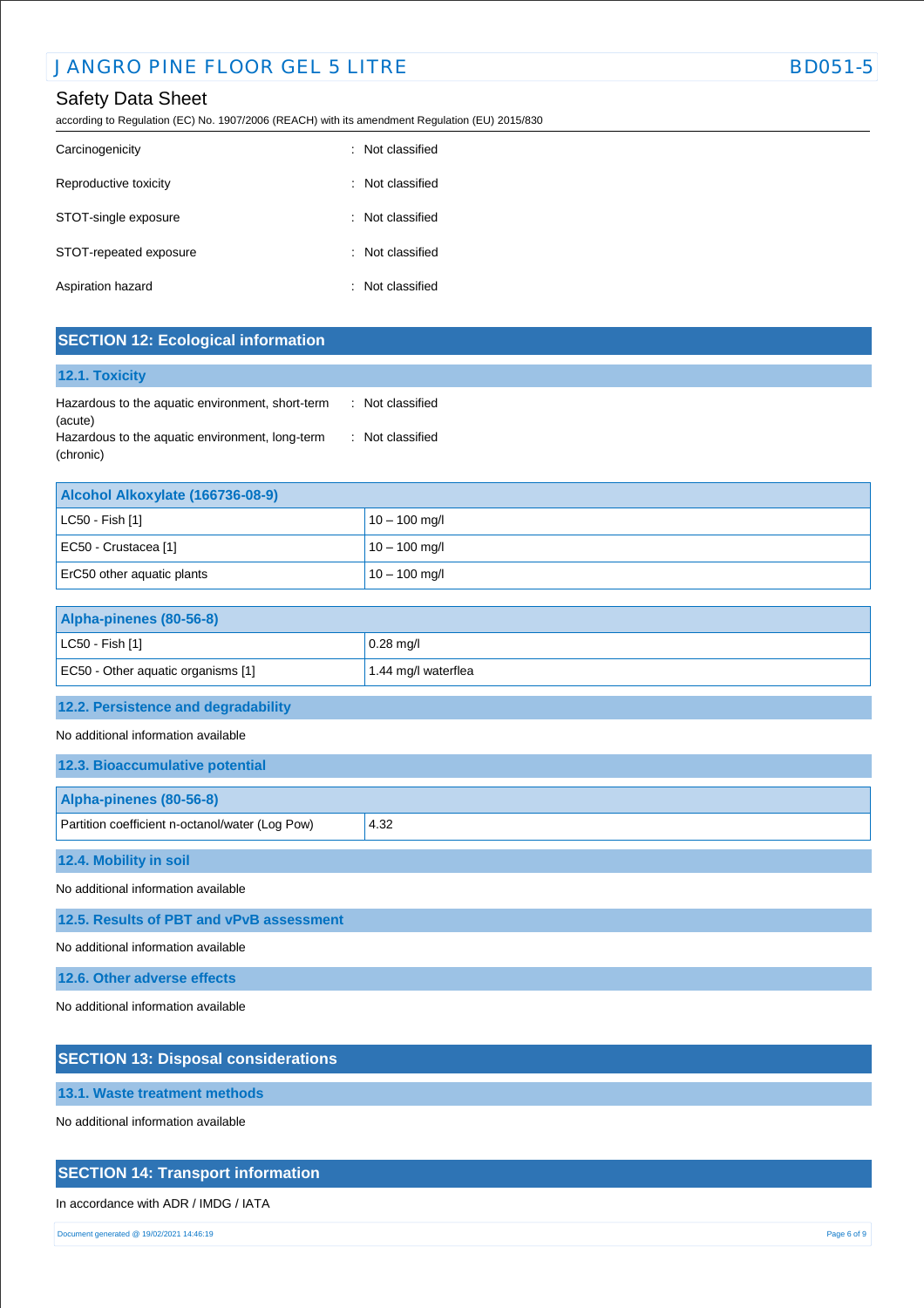according to Regulation (EC) No. 1907/2006 (REACH) with its amendment Regulation (EU) 2015/830

| 14.1 UN number                                                                                                                                  |                                                          |
|-------------------------------------------------------------------------------------------------------------------------------------------------|----------------------------------------------------------|
| UN-No. (ADR)<br>UN-No. (IMDG)<br>UN-No. (IATA)                                                                                                  | : Not applicable<br>Not applicable<br>: Not applicable   |
| 14.2. UN proper shipping name                                                                                                                   |                                                          |
| Proper Shipping Name (ADR)<br>Proper Shipping Name (IMDG)<br>Proper Shipping Name (IATA)                                                        | : Not applicable<br>Not applicable<br>: Not applicable   |
| 14.3. Transport hazard class(es)                                                                                                                |                                                          |
| ADR<br>Transport hazard class(es) (ADR)<br><b>IMDG</b><br>Transport hazard class(es) (IMDG)<br><b>IATA</b><br>Transport hazard class(es) (IATA) | : Not applicable<br>: Not applicable<br>: Not applicable |
| 14.4. Packing group                                                                                                                             |                                                          |
| Packing group (ADR)<br>Packing group (IMDG)<br>Packing group (IATA)                                                                             | : Not applicable<br>Not applicable<br>: Not applicable   |
| <b>14.5. Environmental hazards</b>                                                                                                              |                                                          |
| Dangerous for the environment<br>Marine pollutant<br>Other information                                                                          | : No<br>: No<br>: No supplementary information available |
| 14.6. Special precautions for user                                                                                                              |                                                          |
| <b>Overland transport</b><br>No data available<br><b>Transport by sea</b><br>No data available<br>Air transport<br>No data available            |                                                          |
| 14.7. Transport in bulk according to Annex II of Marpol and the IBC Code                                                                        |                                                          |
| Not applicable                                                                                                                                  |                                                          |

### **SECTION 15: Regulatory information**

**15.1. Safety, health and environmental regulations/legislation specific for the substance or mixture**

#### **15.1.1. EU-Regulations**

Contains no REACH substances with Annex XVII restrictions

Contains no substance on the REACH candidate list

Contains no REACH Annex XIV substances

Contains no substance subject to Regulation (EU) No 649/2012 of the European Parliament and of the Council of 4 July 2012 concerning the export and import of hazardous chemicals.

Contains no substance subject to Regulation (EU) No 2019/1021 of the European Parliament and of the Council of 20 June 2019 on persistent organic pollutants

Allergenic fragrances > 0,01%:

D-LIMONENE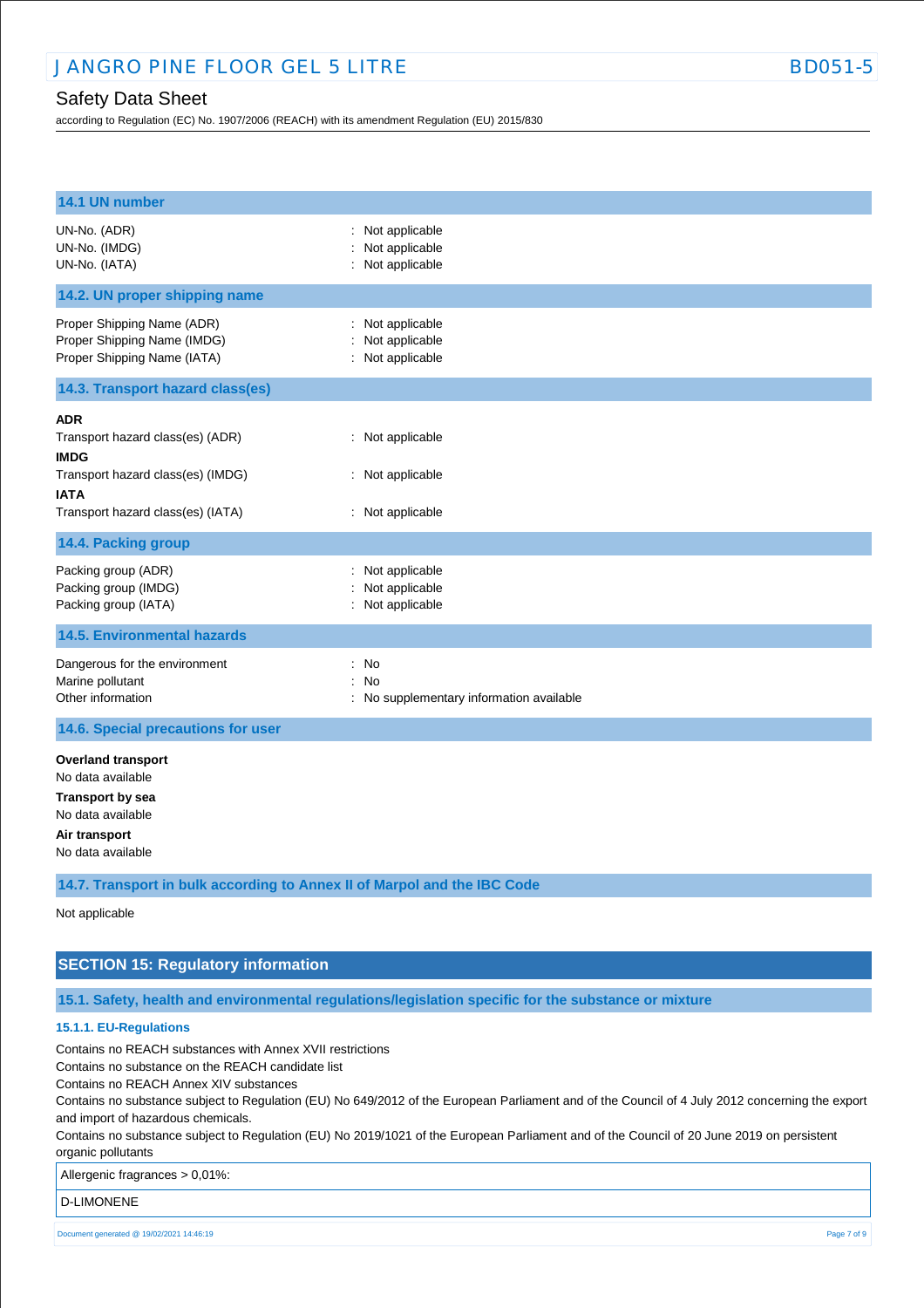according to Regulation (EC) No. 1907/2006 (REACH) with its amendment Regulation (EU) 2015/830

| Detergent Regulation (648/2004/EC): Labelling of contents:                                    |               |  |
|-----------------------------------------------------------------------------------------------|---------------|--|
| <b>Component</b>                                                                              | $\frac{9}{6}$ |  |
| non-ionic surfactants                                                                         | $< 5\%$       |  |
| reaction mass of 5-chloro-2-methyl-2H-isothiazol-3-one and 2-methyl-2H-isothiazol-3-one (3:1) |               |  |
| perfumes                                                                                      |               |  |
| D-LIMONENE                                                                                    |               |  |

### **15.1.2. National regulations**

#### **United Kingdom**

British National Regulations : Commission Regulation (EU) 2015/830 of 28 May 2015 amending Regulation (EC) No 1907/2006 of the European Parliament and of the Council on the Registration, Evaluation, Authorisation and Restriction of Chemicals (REACH). Classification Labelling Packaging Regulation; Regulation (EC) No 1272/2008. Detergent Regulation (648/2004/EC).

## **15.2. Chemical safety assessment**

No additional information available

### **SECTION 16: Other information**

| Full text of H- and EUH-statements: |                                                                   |
|-------------------------------------|-------------------------------------------------------------------|
| Acute Tox. 2 (Dermal)               | Acute toxicity (dermal), Category 2                               |
| Acute Tox. 2 (Inhalation)           | Acute toxicity (inhal.), Category 2                               |
| Acute Tox. 3 (Oral)                 | Acute toxicity (oral), Category 3                                 |
| Acute Tox. 4 (Oral)                 | Acute toxicity (oral), Category 4                                 |
| Aquatic Acute 1                     | Hazardous to the aquatic environment - Acute Hazard, Category 1   |
| Aquatic Chronic 1                   | Hazardous to the aquatic environment - Chronic Hazard, Category 1 |
| Asp. Tox. 1                         | Aspiration hazard, Category 1                                     |
| Eye Dam. 1                          | Serious eye damage/eye irritation, Category 1                     |
| Eye Irrit. 2                        | Serious eye damage/eye irritation, Category 2                     |
| Flam. Liq. 3                        | Flammable liquids, Category 3                                     |
| Skin Corr. 1C                       | Skin corrosion/irritation, Category 1, Sub-Category 1C            |
| Skin Irrit. 2                       | Skin corrosion/irritation, Category 2                             |
| Skin Sens. 1                        | Skin sensitisation, Category 1                                    |
| Skin Sens, 1A                       | Skin sensitisation, category 1A                                   |
| H <sub>226</sub>                    | Flammable liquid and vapour.                                      |
| H301                                | Toxic if swallowed.                                               |
| H302                                | Harmful if swallowed.                                             |
| H304                                | May be fatal if swallowed and enters airways.                     |
| H310                                | Fatal in contact with skin.                                       |
| H314                                | Causes severe skin burns and eye damage.                          |
| H315                                | Causes skin irritation.                                           |
| H317                                | May cause an allergic skin reaction.                              |